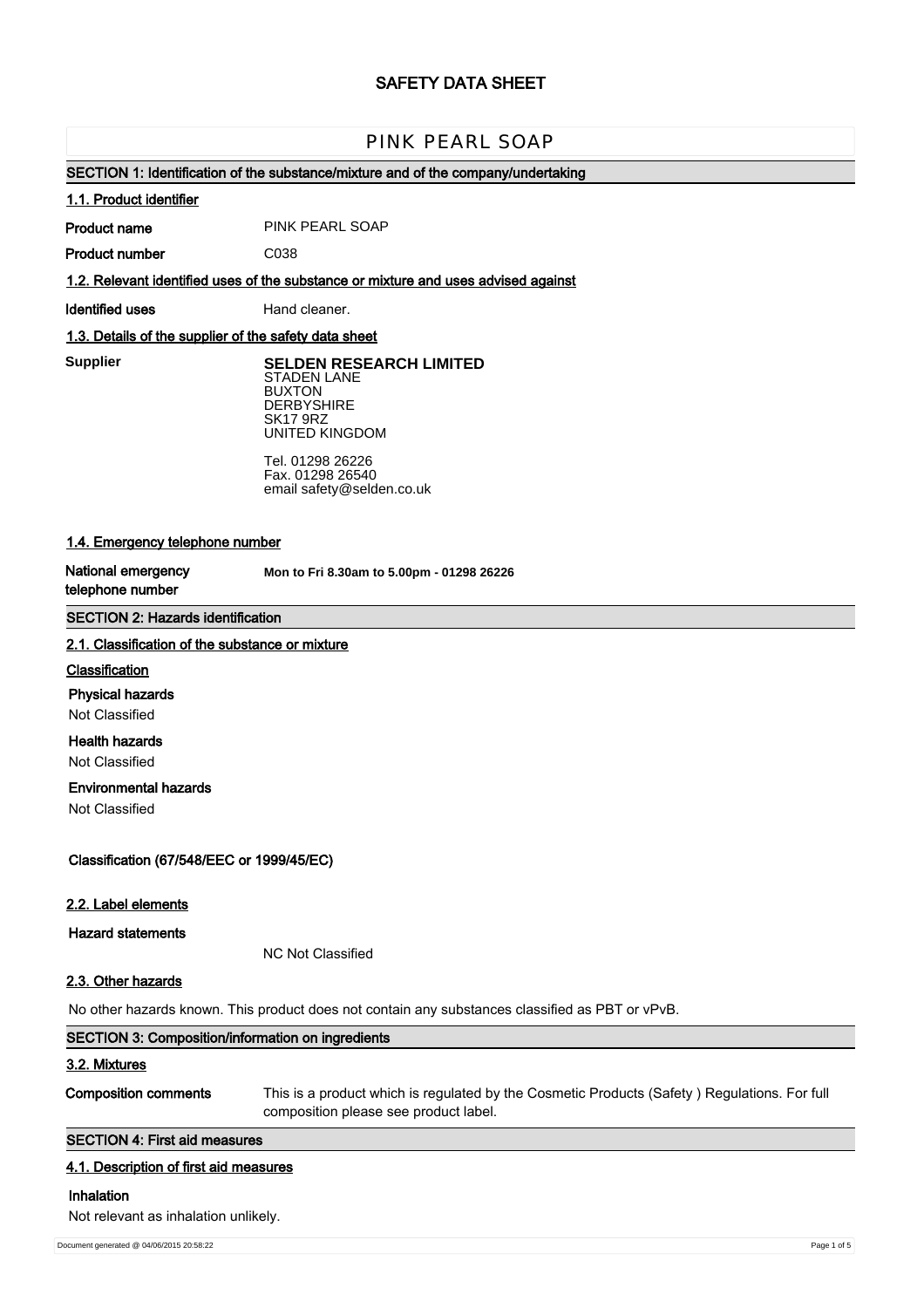# PINK PEARL SOAP

## **Ingestion**

Rinse mouth thoroughly with water. Get medical attention if any discomfort continues.

#### **Skin contact**

Not applicable

#### **Eye contact**

Remove any contact lenses and open eyelids wide apart. Continue to rinse for at least 15 minutes. Continue to rinse for at least 15 minutes. Get medical attention if any discomfort continues.

#### **4.2. Most important symptoms and effects, both acute and delayed**

#### **Inhalation**

No specific symptoms known.

#### **Ingestion**

No specific symptoms known.

#### **Eye contact**

May cause temporary eye irritation.

#### **4.3. Indication of any immediate medical attention and special treatment needed**

#### **Notes for the doctor**

Treat symptomatically.

## **SECTION 5: Firefighting measures**

#### **5.1. Extinguishing media**

## **Suitable extinguishing media**

The product is not flammable. Use fire-extinguishing media suitable for the surrounding fire.

#### **5.2. Special hazards arising from the substance or mixture**

## **5.3. Advice for firefighters**

## **Special protective equipment for firefighters**

Wear positive-pressure self-contained breathing apparatus (SCBA) and appropriate protective clothing.

## **SECTION 6: Accidental release measures**

## **6.1. Personal precautions, protective equipment and emergency procedures**

#### **Personal precautions**

Avoid contact with eyes. For personal protection, see Section 8.

## **6.2. Environmental precautions**

#### **Environmental precautions**

Not considered to be a significant hazard due to the small quantities used.

## **6.3. Methods and material for containment and cleaning up**

#### **Methods for cleaning up**

Stop leak if possible without risk. Absorb in vermiculite, dry sand or earth and place into containers. Flush contaminated area with plenty of water. Avoid the spillage or runoff entering drains, sewers or watercourses.

## **6.4. Reference to other sections**

#### **Reference to other sections**

For personal protection, see Section 8. For waste disposal, see Section 13.

#### **SECTION 7: Handling and storage**

## **7.1. Precautions for safe handling**

## **Usage precautions**

Avoid contact with eyes.

#### **7.2. Conditions for safe storage, including any incompatibilities**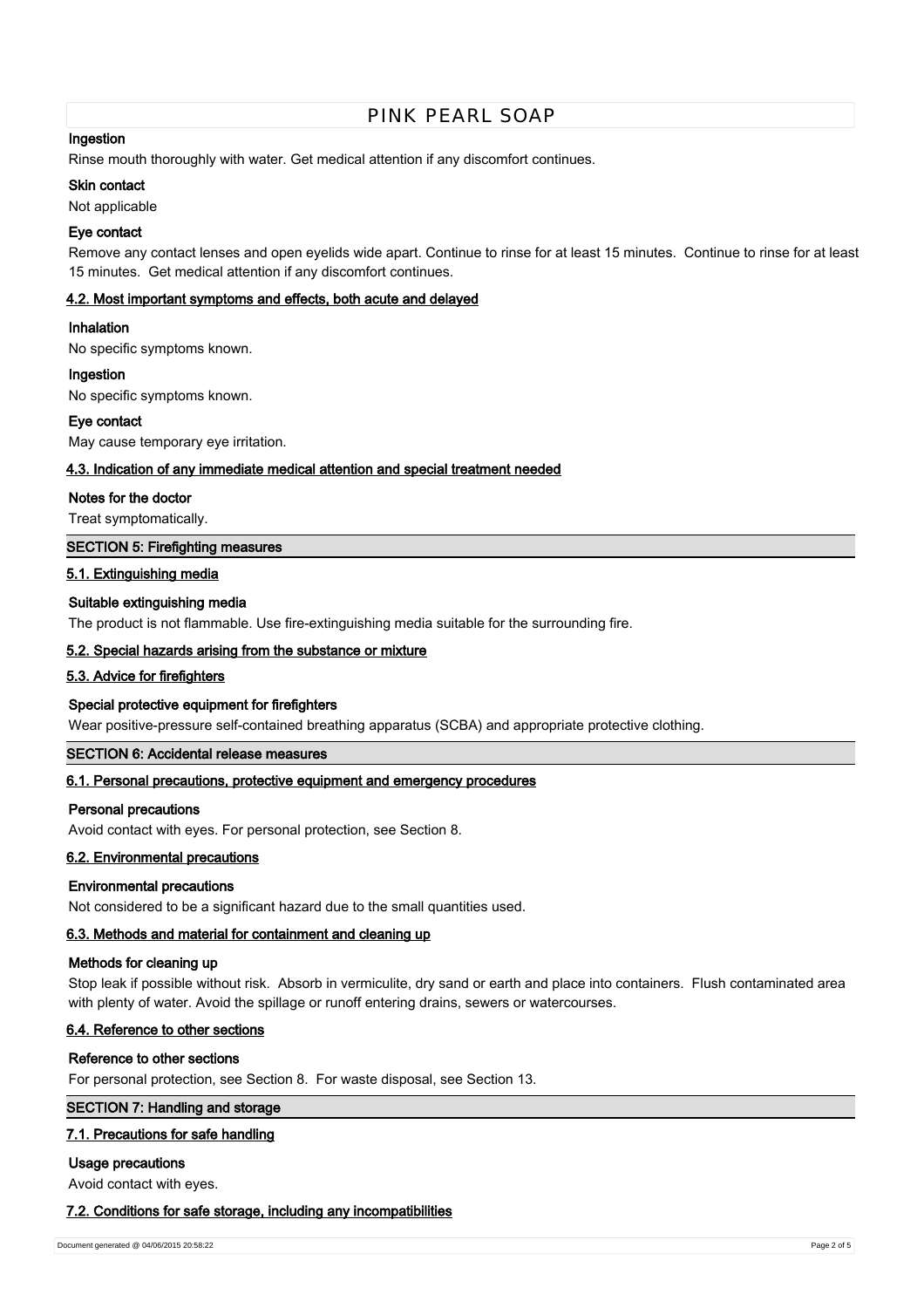# PINK PEARL SOAP

## **Storage precautions**

Store in tightly closed original container in a dry, cool and well-ventilated place. Keep only in the original container.

## **7.3. Specific end use(s)**

## **Specific end use(s)**

The identified uses for this product are detailed in Section 1.2.

## **Usage description**

See product label for detailed usage and instructions.

## **SECTION 8: Exposure Controls/personal protection**

#### **8.1. Control parameters**

## **Occupational exposure limits**

#### **Ingredient comments**

WEL = Workplace Exposure Limits

## **8.2. Exposure controls**

#### **Eye/face protection**

Not relevant.

**Other skin and body protection**

# Not applicable

## **Respiratory protection**

Not relevant.

## **SECTION 9: Physical and Chemical Properties**

#### **9.1. Information on basic physical and chemical properties**

#### **Appearance**

Viscous liquid.

#### **Colour**

Pink.

## **Odour**

Characteristic.

#### **pH**

pH (concentrated solution): 7

# **Initial boiling point and range**

> 100°C @

## **Relative density**

1.022 - 1.032 @ @20°C

# **Solubility(ies)**

Soluble in water.

## **9.2. Other information**

**Other information**

None.

## **SECTION 10: Stability and reactivity**

#### **10.1. Reactivity**

May react with other cleaning chemicals. For specific reactions refer to Section 10.5

#### **10.2. Chemical stability**

#### **Stability**

Stable at normal ambient temperatures.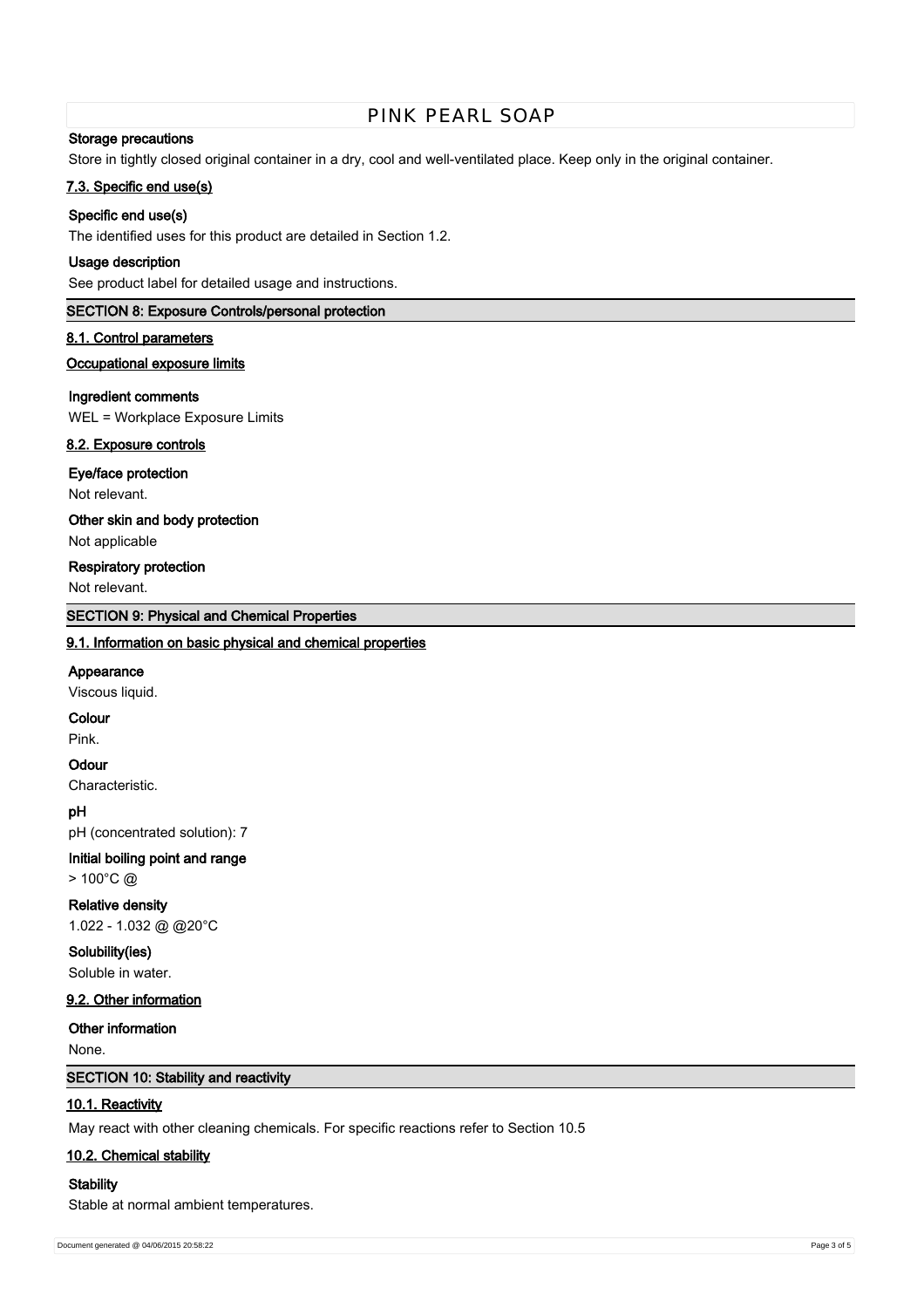# PINK PEARL SOAP

#### **10.3. Possibility of hazardous reactions**

Not known.

#### **10.4. Conditions to avoid**

There are no known conditions that are likely to result in a hazardous situation.

#### **10.5. Incompatible materials**

#### **Materials to avoid**

No specific material or group of materials is likely to react with the product to produce a hazardous situation.

#### **10.6. Hazardous decomposition products**

Does not decompose when used and stored as recommended.

## **SECTION 11: Toxicological information**

## **11.1. Information on toxicological effects**

#### **Toxicological effects**

No toxicological data is available for this mixture, however data can be provided for specific raw materials upon request.

#### **Ingestion**

May cause stomach pain or vomiting. Diarrhoea.

#### **Skin contact**

Irritating to skin. Prolonged or repeated exposure may cause severe irritation.

## **Eye contact**

Irritation is likely.

#### **SECTION 12: Ecological Information**

#### **Ecotoxicity**

Not classed as Hazardous to the Environment but release to the environment should be avoided.

#### **12.1. Toxicity**

Aquatic toxicity has not been carried out on this product. Data for raw materials contained in this product, when available, can be provided when necessary.

#### **12.2. Persistence and degradability**

#### **Persistence and degradability**

The surfactants contained within the product comply with the biodegradability criteria as laid down in Regulation (EC) No 648/2004.

#### **12.3. Bioaccumulative potential**

The product does not contain any substances expected to be bioaccumulating.

## **12.4. Mobility in soil**

**Mobility**

The product is soluble in water.

## **12.5. Results of PBT and vPvB assessment**

This product does not contain any substances classified as PBT or vPvB.

## **12.6. Other adverse effects**

None known.

#### **SECTION 13: Disposal considerations**

#### **13.1. Waste treatment methods**

#### **Disposal methods**

Dispose of waste to licensed waste disposal site in accordance with the requirements of the local Waste Disposal Authority.